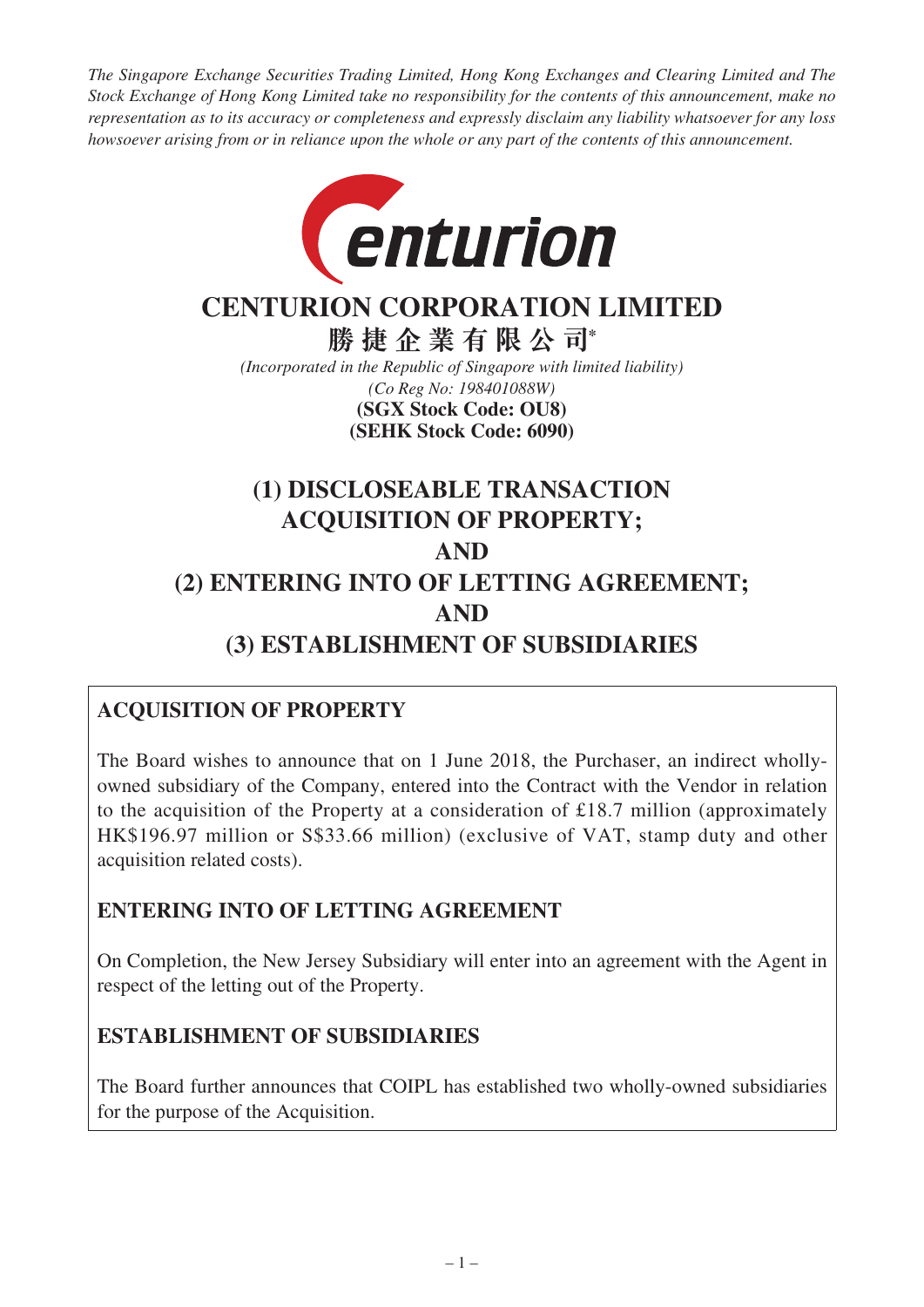# **SINGAPORE LISTING MANUAL IMPLICATIONS**

As the applicable relative figures for the Acquisition computed on the bases set out in Rule 1006 of the Singapore Listing Manual exceeds 5% but does not exceed 20%, the Acquisition constitutes a discloseable transaction as defined in Chapter 10 of the Singapore Listing Manual.

# **HONG KONG LISTING RULE IMPLICATIONS**

As one or more of the applicable percentage ratios (as defined under Rule 14.07 of the Listing Rules) in respect of the Acquisition is above 5% but less than 25%, the Acquisition constitutes a discloseable transaction for the Company and is subject to the reporting and announcement requirements under Chapter 14 of the Listing Rules.

#### **INTRODUCTION**

The Board wishes to announce that on 1 June 2018, the Purchaser, an indirect wholly-owned subsidiary of the Company, entered into the Contract with the Vendor in respect of the Acquisition.

### **THE CONTRACT**

| Date:                    | 1 June 2018                                                                                                                                                                                                                                                                                                                  |
|--------------------------|------------------------------------------------------------------------------------------------------------------------------------------------------------------------------------------------------------------------------------------------------------------------------------------------------------------------------|
| Purchaser:               | Centurion Investments (JS VII) Ltd, as purchaser                                                                                                                                                                                                                                                                             |
| Vendor:                  | PS 121 Limited, as vendor                                                                                                                                                                                                                                                                                                    |
| Property to be acquired: | The freehold and leasehold interests in the property<br>known as 121 Princess Street together with the building or<br>buildings erected thereon or on some part thereof registered<br>at HM Land Registry under title numbers LA57971 and<br>LA82651, situated at 121 Princess Street, Manchester, M1<br>7AG, United Kingdom |

The Purchaser will acquire the Property from the Vendor at the Consideration (exclusive of VAT, stamp duty and other acquisition related costs). An initial deposit of £1,402,500 (approximately HK\$14,772,617 or S\$2,524,500) in cash (being 7.5% of the Consideration) was paid by the Purchaser to the Vendor's conveyancer to be held as agent for the Vendor after the signing of the Contract. An additional deposit of 5% or £935,000 (approximately HK\$9,848,411 or S\$1,683,000) will be paid to the Vendor as "further deposit" if Completion takes place after 8 June 2018 but on or before 16 July 2018. The remaining balance of the Consideration shall be paid on the Completion Date.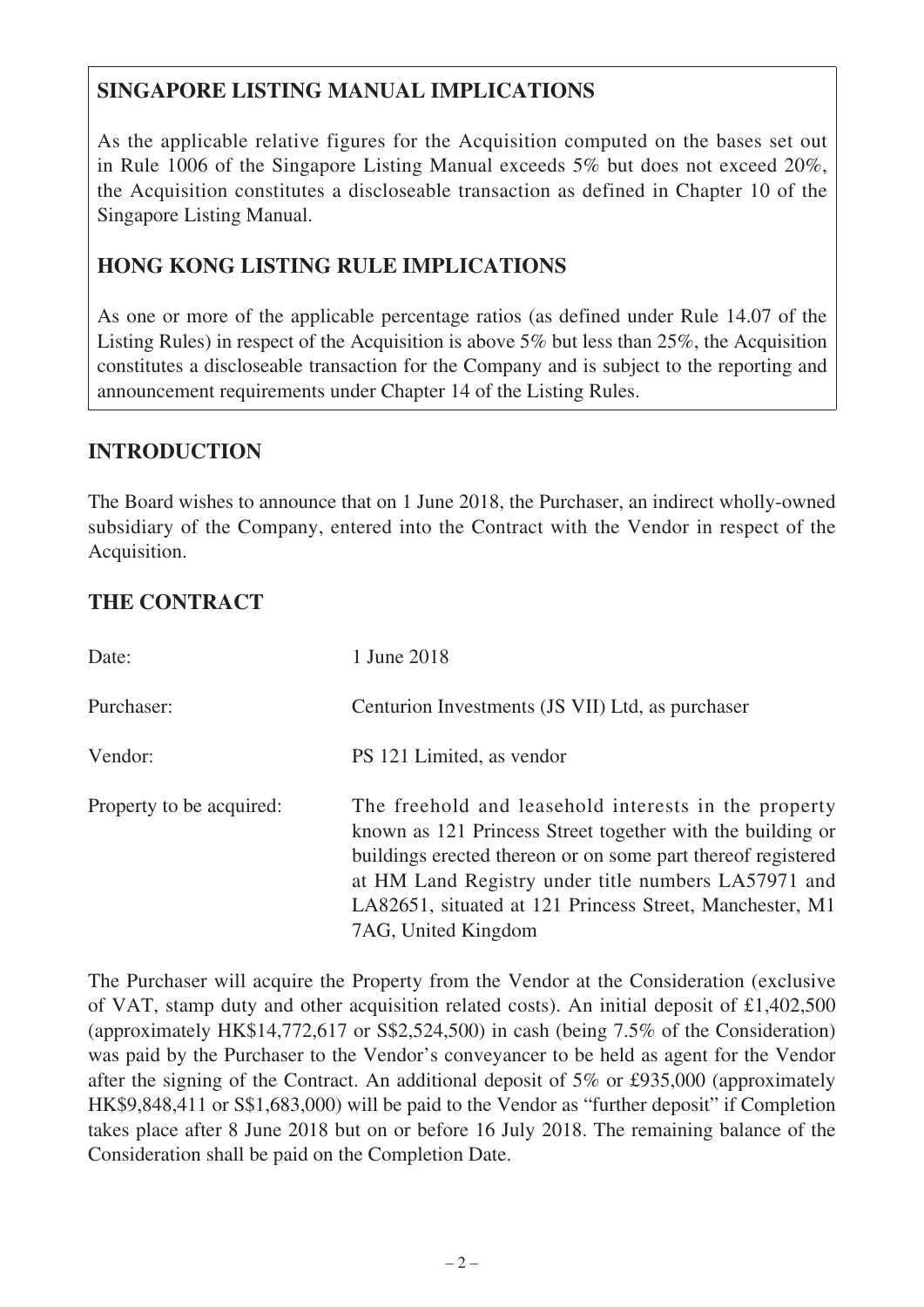The Acquisition will be funded by the Group's internal resources and external financing from bank(s).

The Consideration was arrived at after arms' length negotiations between the Vendor and the Purchaser, on a "willing-buyer", "willing-seller" basis, and also taking into account a valuation of the Property at approximately £18.67 million (approximately HK\$196.65 million or S\$33.61 million) based on a desktop valuation appraisal conducted on 24 May 2018 by Cushman and Wakefield UK ("Property Valuer"), an independent valuer, commissioned by COIPL. The valuation was based on the income capitalization approach taking into consideration both the passing and future rents but does not take into consideration the rent guarantee under the Letting Agreement.

#### **INFORMATION ON THE GROUP**

The Group owns, develops and manages quality purpose-built workers accommodation assets in Singapore and Malaysia, and student accommodation assets in Singapore, Australia, the United Kingdom and the United States. The Group also manufactures and sells optical disc and related storage products.

### **INFORMATION ON THE VENDOR**

The Vendor is a company incorporated and registered in England and Wales (Company No.: 09571252) with limited liability, of 60 Oxford Street, Manchester, M1 5EE, United Kingdom, and its principal business activity is property developer and investor. So far as the Directors are aware, having taken reasonable steps to ascertain the source, the Vendor and its ultimate beneficial owners are Independent Third Parties.

#### **INFORMATION ON THE PROPERTY**

The Property, situated at 121 Princess Street, Manchester, M1 7AG, United Kingdom, is currently owned by the Vendor, PS 121 Limited, a company incorporated and registered in England and Wales (Company No.: 09571252) of 60 Oxford Street, Manchester, M1 5EE, United Kingdom.

The Property is a premium-built 127-bed freehold asset, catering primarily to students. On Completion, it will be managed under the Group's student accommodation brand, **dwell**, by Centurion Student Services (UK) Ltd, which is wholly owned by COIPL and established for the purposes of operating and managing the Group's student accommodation assets in the United Kingdom.

The Property is located in the heart of Manchester City Centre in close proximity to Piccadilly Station and Chinatown, and a short walk from Oxford Road knowledge corridor, where University of Manchester and Manchester Metropolitan University are located.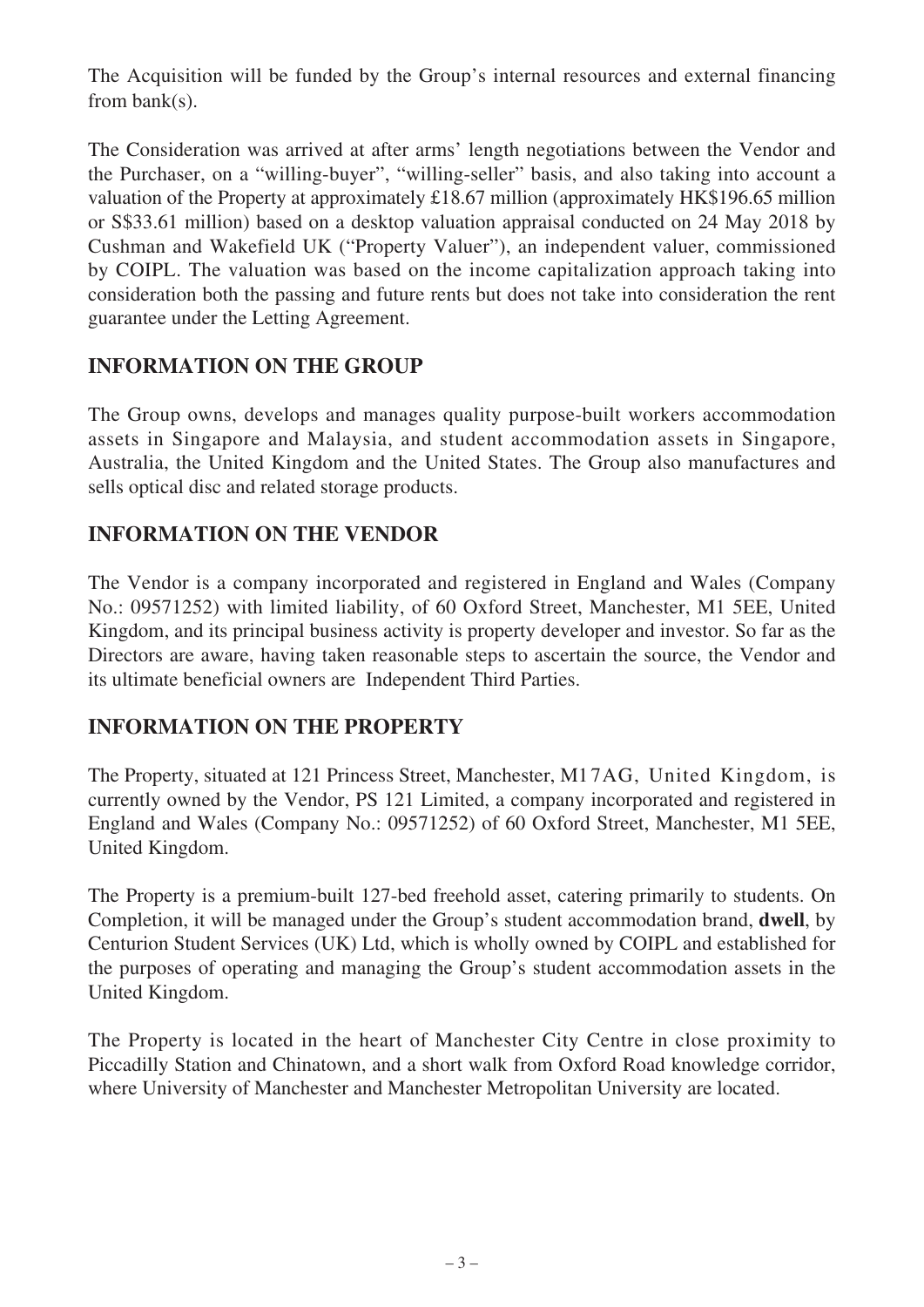### **FINANCIAL EFFECTS OF THE ACQUISITION**

The pro forma financial effects of the Acquisition on the net tangible assets ("NTA") per share, the earnings per share and the share capital of the Company as set out below are presented for illustrative purposes only and do not reflect the future financial position of the Group following Completion. The pro forma financial effects have been prepared based on the audited consolidated financial statements of the Group for the financial year ended 31 December 2017 ("FY2017"), being the most recently completed financial year.

#### **NTA**

Purely for illustrative purposes only and assuming that the Acquisition had been completed on 31 December 2017, being the end of FY2017, the effect on the NTA per share as at 31 December 2017 is as follows:

|                                 | <b>Before the</b><br><b>Acquisition</b> | After the<br><b>Acquisition</b> |
|---------------------------------|-----------------------------------------|---------------------------------|
| NTA (S\$'000)                   | 462,927                                 | 462,927                         |
| NTA per share (Singapore cents) | 55.06                                   | 55.06                           |

*Note:* Based on a total of 840,778,624 issued ordinary shares as at 31 December 2017.

Based on an exchange rate of £1.00: S\$1.80 and S\$1: HK\$5.8517.

#### **Earnings**

Purely for illustrative purposes only and assuming that the Acquisition had been completed on 1 January 2017, being the beginning of FY2017, the effect on the earnings per share for FY2017 is as follows:

|                                               | <b>Before the</b><br><b>Acquisition</b> | After the<br><b>Acquisition</b> |
|-----------------------------------------------|-----------------------------------------|---------------------------------|
| Profit attributable to shareholders (S\$'000) | 31,722                                  | 31,722                          |
| Weighted average number of shares ('000)      | 760,836                                 | 760,836                         |
| Earnings per share (Singapore cents)          | 4.17                                    | 4.17                            |

*Note:* The Property is undergoing refurbishment, hence no profit is attributable to the Property until completion of the refurbishment, which is expected to be end of June 2018.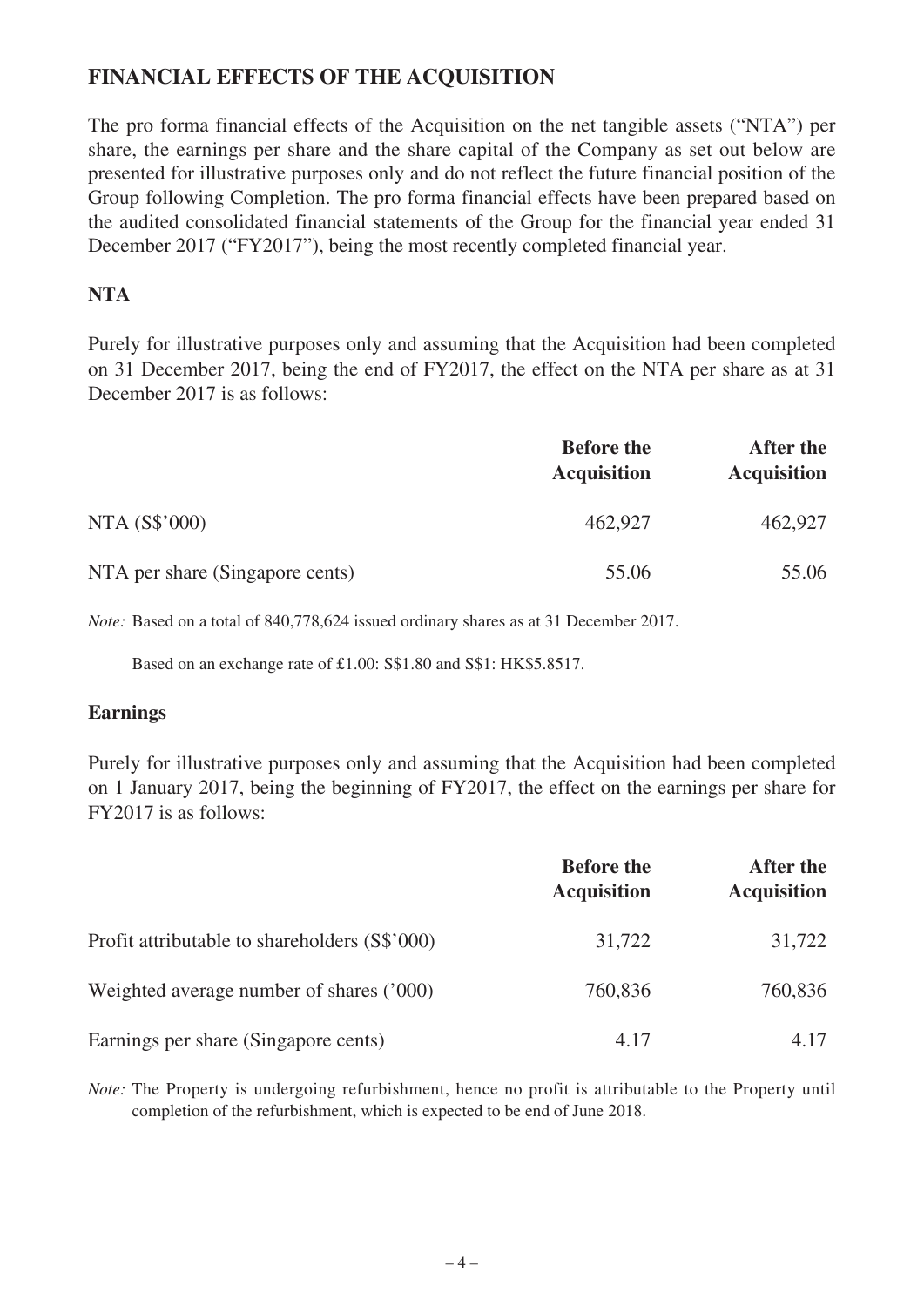#### **Share Capital**

As no shares will be issued in connection with the Acquisition, the Acquisition will not have any impact on the issued share capital of the Company.

#### **RATIONALE FOR THE ACQUISITION**

The Acquisition is in the ordinary course of business of the Group and in line with the Group's strategy to grow its student accommodation business and to build on the Group's existing student accommodation portfolio globally.

#### **RELATIVE FIGURES UNDER RULE 1006 OF THE SINGAPORE LISTING MANUAL**

The applicable relative figures for the Acquisition computed on the bases set out in Rule 1006 of the Singapore Listing Manual are as follows:

| <b>Rule 1006</b> | <b>Bases</b>                                                                                                                        | <b>Relative Figures</b> $(\% )$ |
|------------------|-------------------------------------------------------------------------------------------------------------------------------------|---------------------------------|
| (b)              | Net profits <sup><math>(1)</math></sup> of the Property compared<br>with the Group's net profits $(3)$                              | Not applicable <sup>(2)</sup>   |
| (c)              | The Consideration <sup><math>(4)</math></sup> compared with<br>the market capitalisation <sup><math>(5)</math></sup> of the Company | 8.6                             |

#### *Notes:*

- (1) Net profits is defined as profit before income tax, minority interests and extraordinary items.
- (2) Not applicable as there is no profit attributable to the Property until completion of the refurbishment, which is expected to be end of June 2018.
- (3) Based on the latest announced unaudited consolidated financial statements of the Group for the first quarter ended 31 March 2018, the Group's net profits was approximately S\$12.78 million.
- (4) The Consideration was £18.7 million (converted to S\$33.66 million or HK\$196.97 million) based on an exchange rate of £1.00: S\$1.80 and S\$1: HK\$5.8517.
- (5) The market capitalisation of the Company is based upon a total number of 840,778,624 ordinary shares in issue as at 31 May 2018, at the volume-weighted average price of S\$0.4650 per share transacted on 31 May 2018, being the market day preceding the date of the Contract.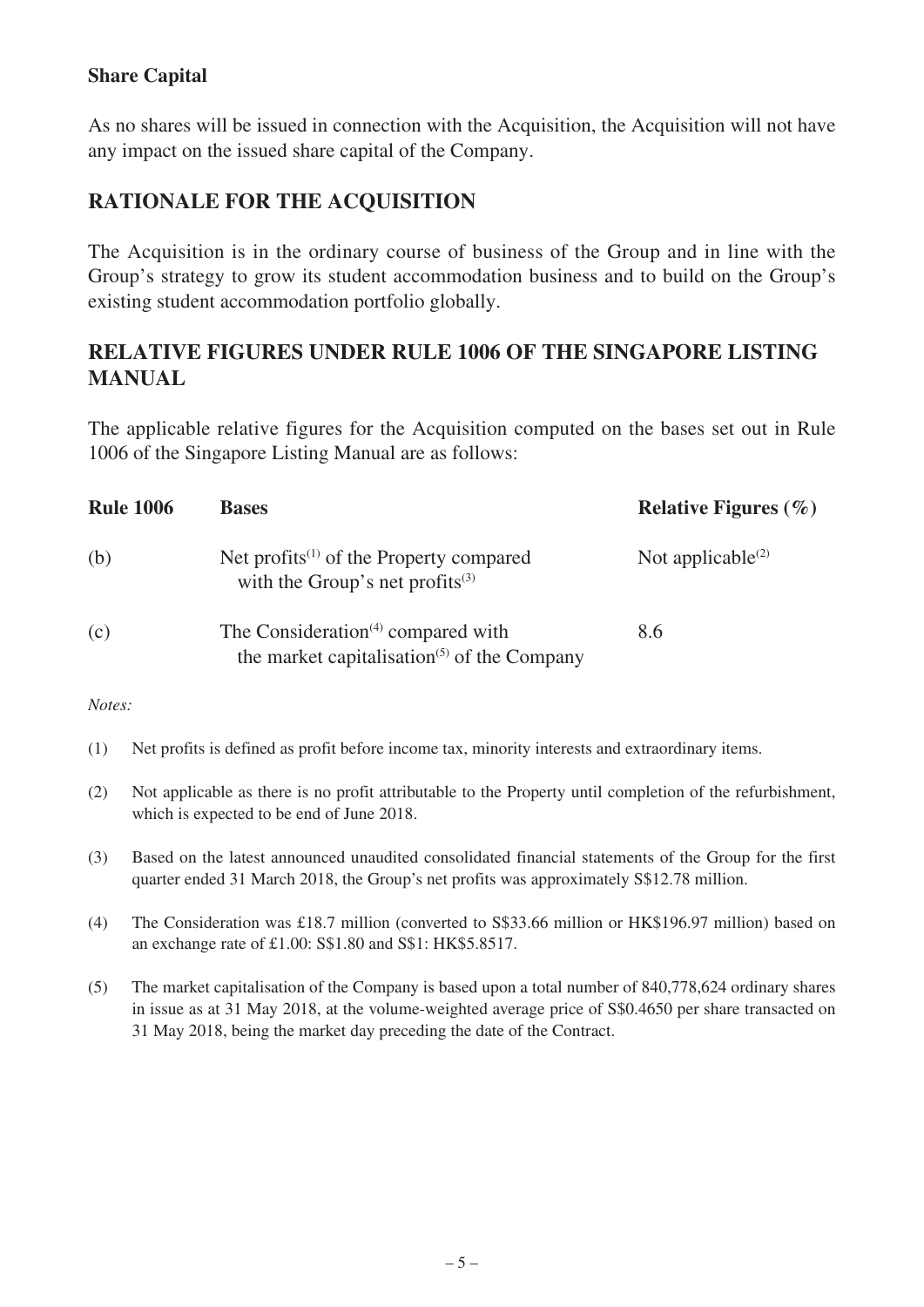# **REASONS FOR AND BENEFITS OF THE ACQUISITION**

The Group carries on the business of owner-operator of workers and student accommodation in Singapore, Malaysia, as well as purpose-built student accommodation assets in the United Kingdom, the United States, Australia and Singapore. In order to continue to expand the Group's student accommodation business in the United Kingdom which is in line with the Group's strategy, the Directors believe that the Acquisition is a good opportunity for the Group to further strengthen its foothold in the United Kingdom. The Acquisition is in the ordinary course of business of the Group.

The Board is of the view that the terms of the Contract and the Acquisition are on normal commercial terms, fair and reasonable and in the interests of the Group and the shareholders of the Company as a whole.

# **ENTERING INTO OF THE LETTING AGREEMENT**

Simultaneous with Completion, the New Jersey Subsidiary, the Agent and Mr. Stephen Beech, being a shareholder of the Vendor, entered into the Letting Agreement in respect of the appointment of the Agent as agent for the letting out of the Property.

Mr. Stephen Beech has agreed to guarantee to the New Jersey Subsidiary a minimum amount of rent receivable by the New Jersey Subsidiary during the term of the Letting Agreement. The term of the Letting Agreement will continue on signing until the earlier of:

- (a) the New Jersey Subsidiary serves not less than one weeks' written notice upon the Vendor and the Agent determining the Letting Agreement; or
- (b) 31 August 2020; or
- (c) the New Jersey Subsidiary transferring its ownership of the Property to a third party, inter alia, a member of the Group.

In the event that there is a shortfall in guaranteed rent for a unit procured by the Agent, Mr. Stephen Beech has agreed to guarantee to the New Jersey Subsidiary the shortfall calculated by reference to the whole of the contractual term of such unit. The rent guarantee is not taken into account in arriving at the property valuation appraisal conducted by the Property Valuer and as such does not have any impact on the valuation.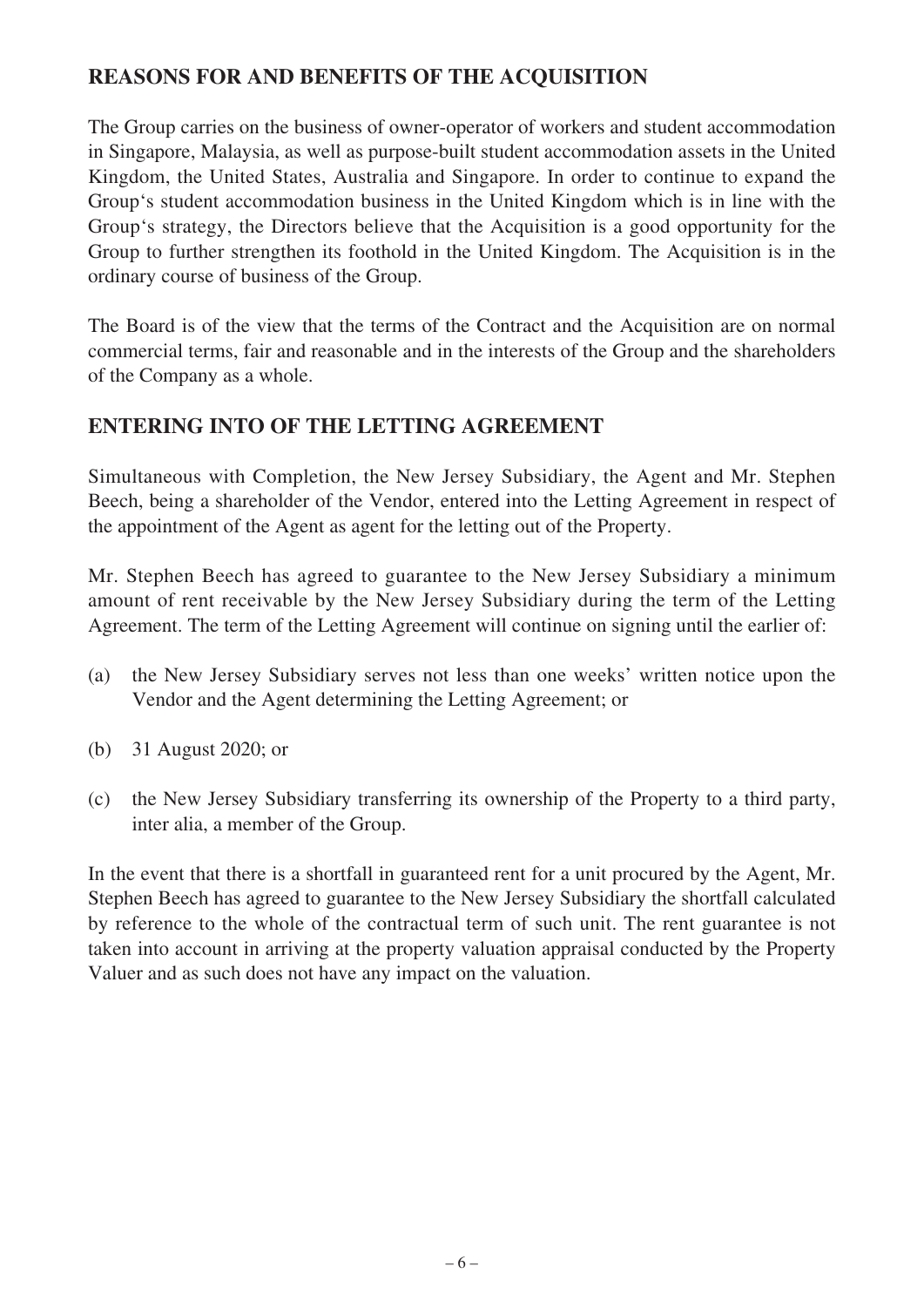### **ESTABLISHMENT OF TWO INDIRECT WHOLLY-OWNED SUBSIDIARIES**

COIPL has established a wholly-owned subsidiary known as Centurion Accommodation (I) Holdings Pte. Ltd. ("New Singapore Subsidiary") in the Republic of Singapore and an indirect wholly-owned subsidiary known as Centurion Investments (JS VII) Ltd ("New Jersey Subsidiary") in Jersey, Channel Islands. Information relating to the New Singapore Subsidiary and New Jersey Subsidiary are as follows:

#### **(a) New Singapore Subsidiary**

|     | Name of company:                             | Centurion Accommodation (I) Holdings Pte. Ltd. |
|-----|----------------------------------------------|------------------------------------------------|
|     | Place of Incorporation:                      | Singapore                                      |
|     | Principal Activity:                          | <b>Investment Holding</b>                      |
|     | Initial issued and paid-up<br>share capital: | SGD1,000 comprising 1,000 ordinary shares      |
|     | Shareholder:                                 | Centurion Overseas Investments Pte. Ltd.       |
| (b) | <b>New Jersey Subsidiary</b>                 |                                                |
|     | Name of company:                             | Centurion Investments (JS VII) Ltd             |
|     | Place of Incorporation:                      | Jersey, Channel Islands                        |
|     | Principal Activity:                          | <b>Investment Holding</b>                      |
|     | Initial issued and paid-up<br>share capital: | £10,000 comprising $10,000$ ordinary shares    |
|     | Shareholder:                                 | Centurion Accommodation (I) Holdings Pte. Ltd. |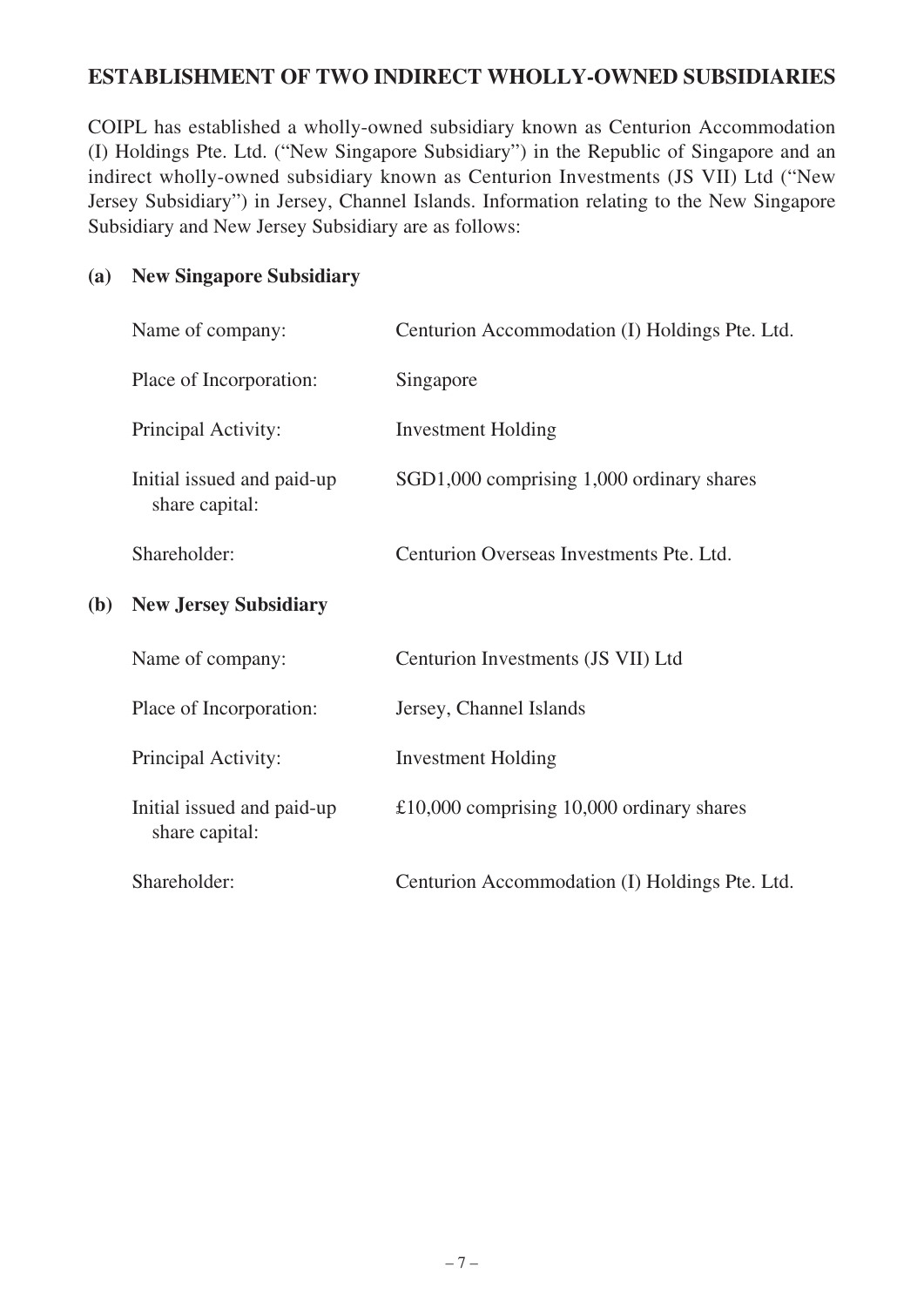As at the date of this announcement, the book values and net tangible asset values of the shares of the New Singapore Subsidiary and New Jersey Subsidiary are as follows:

| <b>Entity</b>            | <b>Book value</b><br>of the shares | Net tangible<br>asset value of<br>the shares |
|--------------------------|------------------------------------|----------------------------------------------|
| New Singapore Subsidiary | SGD1,000                           | SGD1,000                                     |
| New Jersey Subsidiary    | £10,000                            | £10,000                                      |

The establishments of the aforesaid new subsidiaries were funded by internal resources and are not expected to have any material impact on the consolidated NTA and earnings per share of the Company for the current financial year.

The New Singapore Subsidiary and the New Jersey Subsidiary were established for the purpose of the Acquisition.

#### **INTERESTS OF DIRECTORS AND CONTROLLING SHAREHOLDERS**

Save for their interests in the Company, none of the Directors or controlling shareholders of the Company has any interest, direct or indirect, in the Acquisition and the establishments of New Singapore Subsidiary and New Jersey Subsidiary.

#### **SERVICE CONTRACTS OF DIRECTORS**

No person is proposed to be appointed as a director of the Company in connection with the Acquisition. Accordingly, no service contract is proposed to be entered into between the Company and any such person in connection with the Acquisition.

### **DOCUMENTS AVAILABLE FOR INSPECTION**

Copies of the Contract and the desktop valuation appraisal issued by the Property Valuer are available for inspection at 45 Ubi Road 1, #05-01, Singapore 408696 during normal business hours for a period of three (3) months commencing from the date of this announcement.

### **SINGAPORE LISTING MANUAL IMPLICATIONS**

As the applicable relative figures for the Acquisition computed on the bases set out in Rule 1006 of the Singapore Listing Manual exceeds 5% but does not exceed 20%, the Acquisition constitutes a discloseable transaction as defined in Chapter 10 of the Singapore Listing Manual.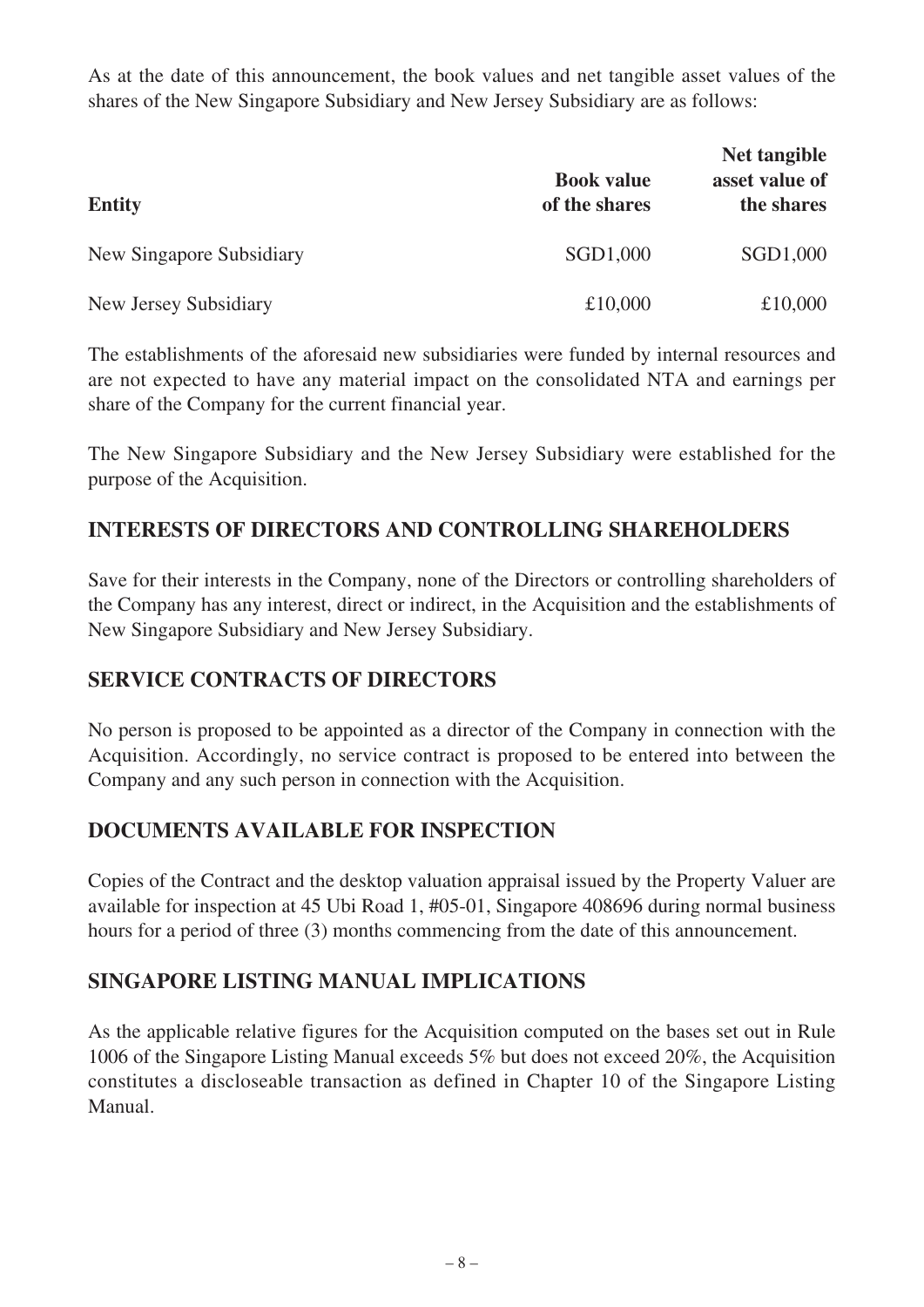# **HONG KONG LISTING RULE IMPLICATIONS**

As one or more of the applicable percentage ratios (as defined under Rule 14.07 of the Listing Rules) in respect of the Acquisition is above 5% but less than 25%, the Acquisition constitutes a discloseable transaction for the Company and is subject to the reporting and announcement requirements under Chapter 14 of the Listing Rules.

#### **DEFINITIONS**

In this announcement, unless the context otherwise requires, the following expressions have the following meanings:

| "Acquisition"     | the proposed acquisition of the Property by the Purchaser<br>at a total consideration of £18.7 million (approximately<br>HK\$196.97 million or S\$33.66 million) pursuant to the<br>terms and conditions of the Contract signed by the Vendor<br>and the Purchaser     |
|-------------------|------------------------------------------------------------------------------------------------------------------------------------------------------------------------------------------------------------------------------------------------------------------------|
| "Agent"           | Manchester Apartments Limited, a company incorporated<br>in the United Kingdom and wholly-owned by Mr. Stephen<br>Beech, an Independent Third Party                                                                                                                    |
| "Board"           | the board of Directors                                                                                                                                                                                                                                                 |
| "COIPL"           | Centurion Overseas Investments Pte. Ltd., a wholly-owned<br>subsidiary of the Company                                                                                                                                                                                  |
| "Company"         | Centurion Corporation Limited, a company incorporated<br>in the Republic of Singapore with limited liability and the<br>shares of which are listed on the Mainboard of the SGX-<br>ST (stock code: OU8) and the Main Board of the Stock<br>Exchange (stock code: 6090) |
| "Completion"      | completion of the Acquisition pursuant to the terms of the<br>Contract                                                                                                                                                                                                 |
| "Completion Date" | 8 June 2018 or such other date as the parties to the Contract<br>may agree but on or before 16 July 2018                                                                                                                                                               |
| "Consideration"   | the consideration for the acquisition of the Property being<br>£18.7 million (approximately HK\$196.97 million or<br>S\$33.66 million)                                                                                                                                 |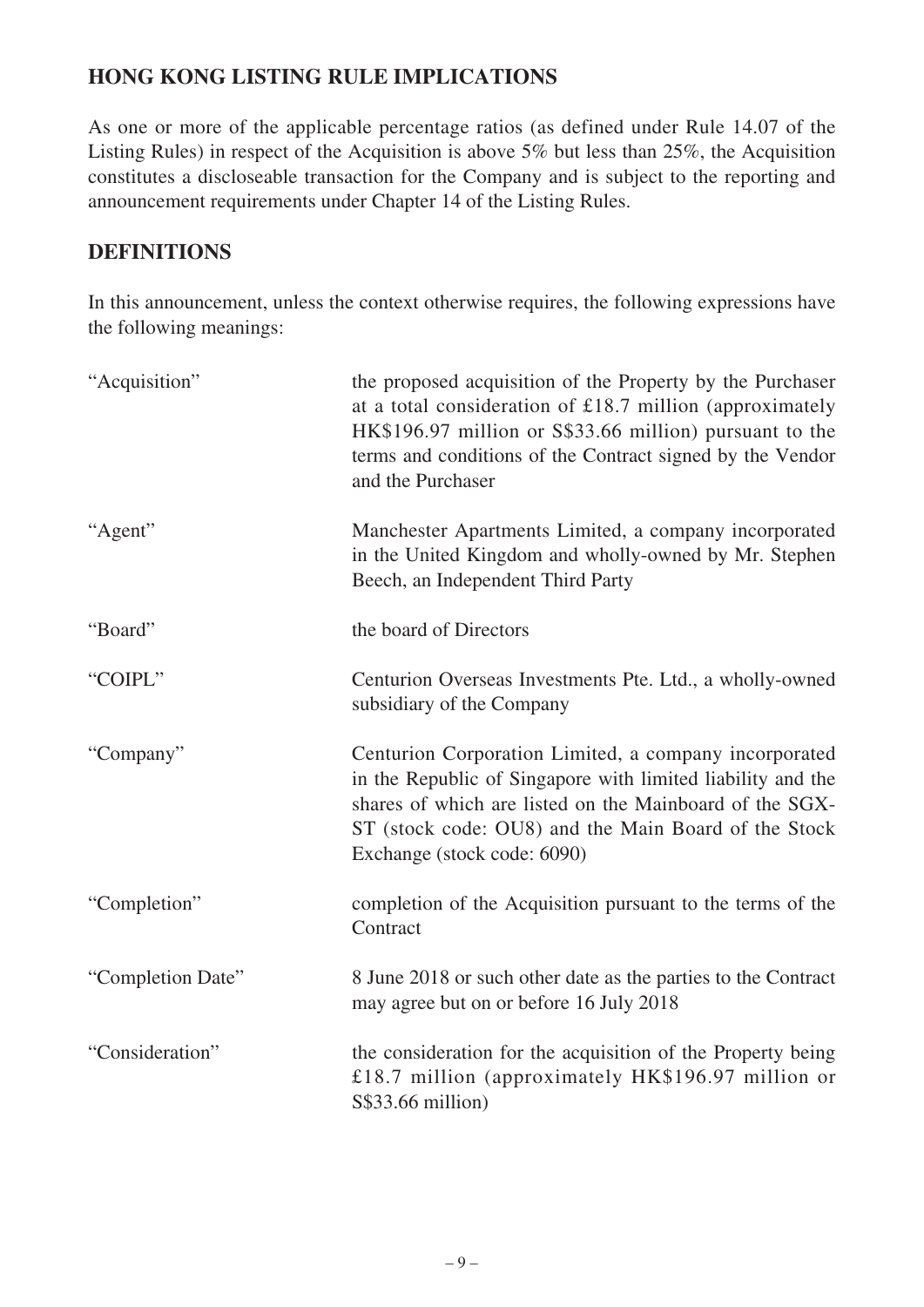| "Contract"                     | the agreement dated 1 June 2018 in relation to the Property                                                                                                                                                                                                                                                                  |
|--------------------------------|------------------------------------------------------------------------------------------------------------------------------------------------------------------------------------------------------------------------------------------------------------------------------------------------------------------------------|
| "Director(s)"                  | the director(s) of the Company                                                                                                                                                                                                                                                                                               |
| "Group"                        | the Company together with its subsidiaries and associated<br>companies                                                                                                                                                                                                                                                       |
| "HK\$"                         | Hong Kong dollars, the lawful currency of Hong Kong                                                                                                                                                                                                                                                                          |
| "Hong Kong"                    | the Hong Kong Special Administrative Region of the<br>People's Republic of China                                                                                                                                                                                                                                             |
| "Independent Third Party(ies)" | person(s) or company(ies) which is/are not connected<br>person(s) (as defined in the Listing Rules) of the Company                                                                                                                                                                                                           |
| "Letting Agreement"            | the agreement dated 1 June 2018 entered into between the<br>New Jersey Subsidiary, the Agent and Mr. Stephen Beech<br>in relation to the appointment of the Agent as agent for the<br>letting out of the Property                                                                                                            |
| "Listing Rules"                | the Rules Governing the Listing of Securities on the Stock<br>Exchange                                                                                                                                                                                                                                                       |
| "Property"                     | the freehold and leasehold interests in the property known<br>as 121 Princess Street together with the building or<br>buildings erected thereon or on some part thereof registered<br>at HM Land Registry under title numbers LA57971 and<br>LA82651, situated at 121 Princess Street, Manchester, M1<br>7AG, United Kingdom |
| "Purchaser"                    | Centurion Investments (JS VII) Ltd, an indirect wholly-<br>owned subsidiary of the Company                                                                                                                                                                                                                                   |
| "S\$" or "SGD"                 | Singapore dollars, the lawful currency of the Republic of<br>Singapore                                                                                                                                                                                                                                                       |
| "SGX-ST"                       | <b>Singapore Exchange Securities Trading Limited</b>                                                                                                                                                                                                                                                                         |
| "Singapore Listing Manual"     | the listing manual of the SGX-ST                                                                                                                                                                                                                                                                                             |
| "Stock Exchange"               | The Stock Exchange of Hong Kong Limited                                                                                                                                                                                                                                                                                      |